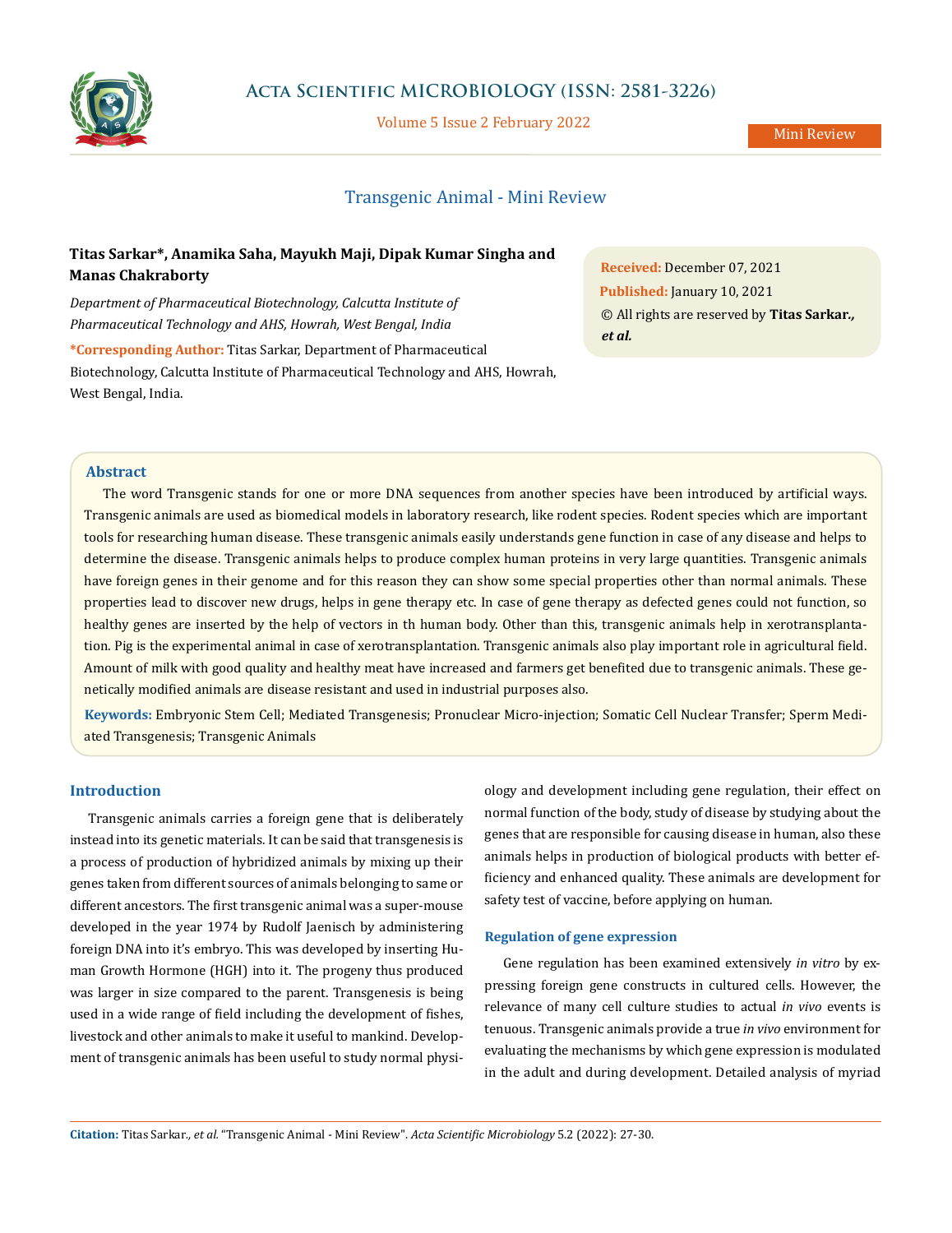gene regulatory elements (promoters and enhancers) in the context of the whole animal has led to remarkable discoveries about gene function, and also to the development of more sophisticated tools for targeting the expression of heterologous genes to specific types of cells. For example, regulatory elements that control the complex tissue- and stage-specific pattern of a-fetoprotein expression during mouse embryogenesis have been identified by reproducing their activity in transgenic mice. Transgenic mice have also been used to identify regulatory control elements that are localized a great distance from the coding region of the gene. In the human 13-globin locus distant control elements, called locus control regions (LCR) or locus activation regions, are responsible for maximum appropriate expression in transgenic mice. In the absence of specific DNA se I hypersensitive sites in the LCR region, /3-globin expression is reduced approximately 300-fold in transgenic mice. These regions may serve as nuclear matrix attachment sites, as binding sites for The integration of foreign DNA into the genome can perturb endogenous gene structure and function. Loss-of function mutations are usually recessive, requiring the insertional inactivation of both alleles. The discovery and characterization of insertional mutations caused by the integration of transgenes and the subsequent isolation and sequencing of the disrupted endogenous gene have led to advancements in our understanding of development and genetic disease. Because insertion of retroviruses and microinjected DNA sequences is generally random, specific mutations are not chosen, but are instead generated by chance. Nevertheless, these techniques have been used to create dozens of recessive mutations, several of which map to previously characterized loci such as down less, limb deformity, and hotfoot. If a mutant phenotype could be selected *in vitro*, randomly generated mutations could be more efficiently used. Mutated ES cells have been selected for the presence or absence of a functional hypoxanthine-guanine phosphoribosyl transferase (HPRT) gene before being used to generate a transgenic mouse model for Lesch-Nyhan syndrome. Because the HPRT gene is located on the X chromosome, a single intragenic mutation can completely inactivate HPRT function in male-derived ES cells, resulting in a readily detectable phenotype. Unfortunately, most genes are neither X-linked nor selectable. Targeted knockout of non selectable genes was achieved only by the development of technology permitting the generation and detection of rare sitespecific homologous recombination events in ES cells, including positive-negative selection and polymerase chain reaction. The parameters that govern the success of this technique have been thor28

oughly described elsewhere. Genetically altered ES cells have been reintroduced into mouse embryos and allowed to colonize the germ line, causing heritable loss-of-function mutations. When homozygous transgenic mice are generated, the resulting phenotype demonstrates the function of the crippled endogenous gene. This approach has been used to achieve null mutations of the 132-microglobulin gene, resulting in the loss of major histocompatibility complex class 1 antigen and CD48 T cell-mediated cytotoxicity; the Wnt-1 protooncogene, resulting in the abnormal development of midbrain and cerebellum; the src protooncogene, resulting in osteopetrosis; and the Hox-1.5 gene, resulting in a constellation of phenotypic defects including abnormalities of the thyroid, parathyroid, thymus, salivary gland, heart, and the cartilage, bone, and musculature associated with the topoisomerase II or as erythroidspecific enhancers of replication. A serious problem in achieving efficient and predictable transgene expression is the potentially deleterious effect of endogenous genomic sequences near the site of integration. The presence of LCRs within transgenes may overcome the influence of these flanking sequences. Specific regions of mammalian DNA, A-elements, have been identified which mediate attachment of the chromatin to the nuclear scaffold. Reporter genes flanked by A-elements exhibit elevated expression that is insertion site-independent in stably transfected cultured cells. The availability of control elements that would render a transgene free from the unpredictable influences of the mouse genome would enable copy number dependent expression, thereby establishing a mechanism to achieve reproducibly higher levels of transgene transcription [1,3,4].

Transgenic approach has provided new insight into cardiovascular homeostasis and disease. Overexpression of the mouse ren-2 transgene in the rat adrenal gland elicits severe hypertension showed that production of rat renin together with angiotensinogen causes elevated systolic blood pressure in transgenic mice, which can be reversed by the angiotensin converting enzyme inhibitor captopril. In contrast, transgenic mice expressing the atrial natriuretic factor in the liver exhibit hypotension. The role of oncogenes in tumorigenesis is being elucidated by targeting the expression of various types of oncogenes to specific tissues of transgenic animals. The dominant expression of activated oncogenes often results in the development of heritable tumors, clearly implicating these genes in onco- genesis. Several cogent and informative reviews have been written on this subject. I will focus on a few sig-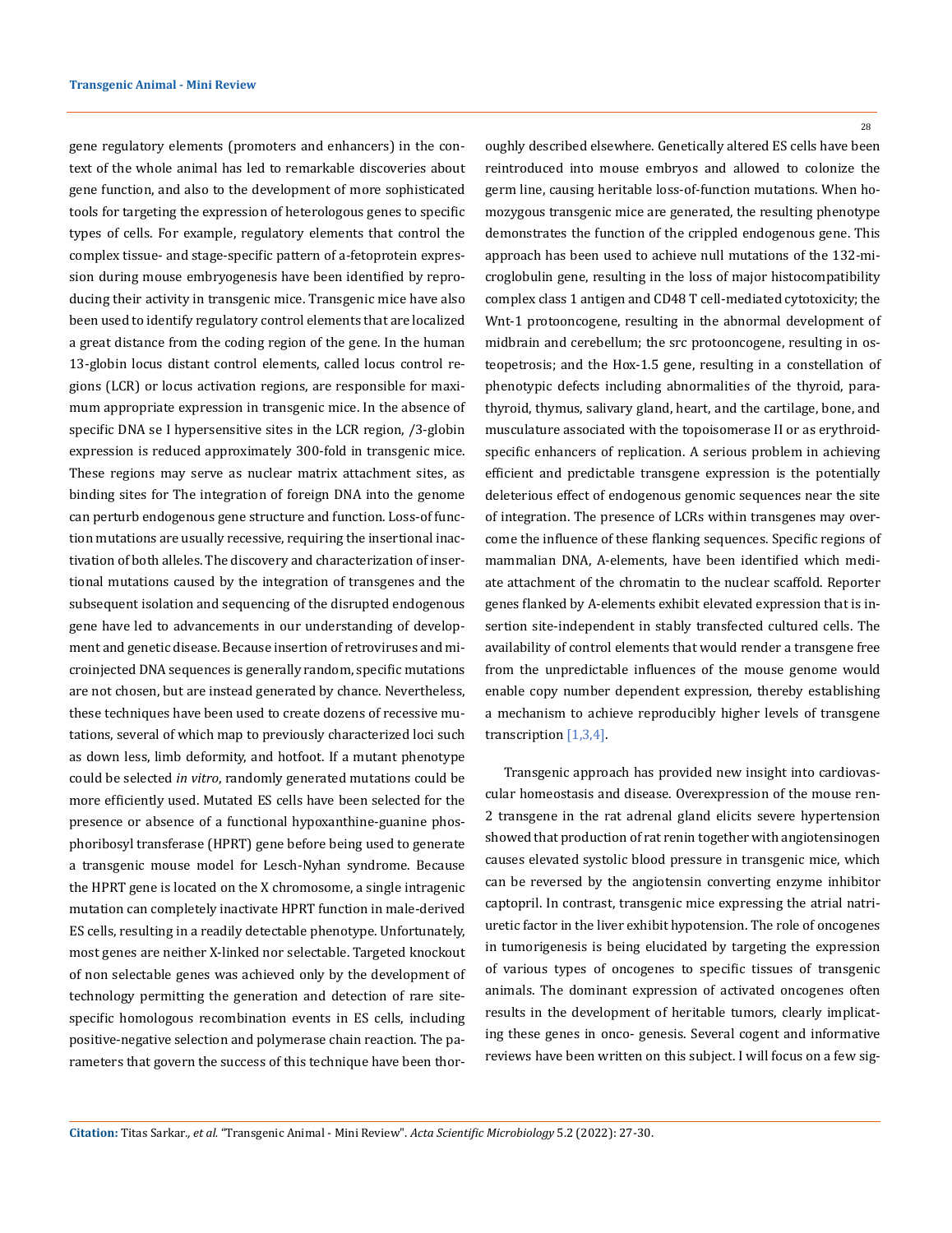nificant aspects of oncogenes in transgenic mice. It has been recognized for many years that specific chromosomal translocations are associated with distinct forms of cancer. Molecular analysis of the chromosomal breakpoints have established that protooncogenes are often relocated and mutated. These rearrangement events can be recreated *in vivo* by generating transgenic mice possessing similarly modified genes. Transgenic mice bearing a deregulated fusion minigene consisting of the bcl-2 protooncogene juxtaposed to the immunoglobulin heavy-chain gene exhibit follicular lymphoid hyperplasia that can progress to lymphoma. Mice transgenic for a bcr-abl fusion gene [Philadelphia chromosome] demonstrate acute leukemia [2]. These kinds of transgenic experiments validate the causal relationship between translocations and their associated cancers. Transgenic animals afford the opportunity to test the hypothesis that cancer progresses in a multistep fashion, re- quiring activation of a number of oncogenes. Transgenic mice bearing distinct oncogenes are derived independently and then cross-mated to generate doubly transgenic animals. The synergistic behavior of ras and myc has been demonstrated in mammary gland differentiation and tumorigenesis. Cooperativity has also been established between ras, myc, and SV4O T-antigen in hepatocarcinogenesis [1,5].

Transgenic animals afford the opportunity to test the hypothesis that cancer progresses in a multistep fashion, re- quiring activation of a number of oncogenes. Transgenic mice bearing distinct oncogenes are derived independently and then cross-mated to generate doubly transgenic animals. The synergistic behavior of ras and myc has been demonstrated in mammary gland differentiation and tumorigenesis. Cooperativity has also been established between ras, myc, and SV4O T-antigen in hepatocarcinogenesis. Peptide growth factors have been implicated in both physiologic and pathologic processes for many years, and are now being examined in the context of the whole animal. Transforming growth factor-a, which triggers cellular proliferation by binding to and activating the epidermal growth factor receptor, has been overexpressed in a wide variety of transgenic mouse organs, resulting in a constellation of phenotypic alterations, including metaplasia of the pancreas, neoplasia of the mammary gland and liver, abnormal organogenesis of the eye, and hyperplasia and psoriasis of the skin. Transgenic mice overexpressing nerve growth factor in pancreatic islet cells exhibit a striking increase in islet innervation by a single subtype of sympathetic neuron. Transgenic animals overproducing cytokines and hemopoietic growth factors have also been de29

scribed: interleukin-4 causes an inflammatory disease reminiscent of an allergic reaction and perturbs T cell development; interleukin-5 induces eosinophilia and stimulates the production of autoantibodies; and granulocyte-macrophage colony stimulating factor stimulates the accumulation of macro- phages, inducing lesions of the eye and striated muscle, and premature death. Transgenic mice hold great potential as test systems for the improvement of the treatment of disease. A compelling argument for the value of transgenic animals as preclinical *in vivo* models can be made in the field of drug resistance [7]. A major obstacle to the treatment and eradication of human cancers is the ability of malignant cells to resist a broad spectrum of conventional chemotherapeutic agents. Cells can evade chemotherapy by overexpressing the cell-surface multidrug transporter P-glycoprotein, encoded by the multidrug resistance gene MDR1. Mice transgenic for human MDR1 have been created that express P-glycoprotein in their bone marrow, which becomes resistant to the leukopenia induced in non transgenic animals by chemotherapeutic drugs. Significantly, bone marrow resistance in MDR1 mice is reversed by simultaneous administration of known multidrug transporter inhibitors such as quinidine. These mice should prove valuable as a rapid test system to determine the efficacy of anti-cancer agents, especially those that reverse multidrug resistance in animals. Another major site of chemotherapeutic drug toxicity is the gastrointestinal tract. In a separate study, expression of a mutant dihydrofolate reductase transgene in the mouse intestine conveyed systemic resistance to methotrexate [6].

Recently the transgenic approach has provided new in sight into cardiovascular homeostasis and disease. Overexpression of the mouse ren-2 transgene in the rat adrenal gland elicits severe hypertens showed that production of rat renin together with angiotensinogen causes elevated systolic blood pressure in transgenic mice, which can be reversed by the angiotensinconverting enzyme inhibitor captopril. In contrast, transgenic mice expressing the atrial natriuretic factor in the liver exhibit hypotension.

The role of oncogenes in tumorigenesis is being elucidated by targeting the expression of various types of oncogenes to specific tissues of transgenic animals. The dominant expression of activated oncogenes often results in the development of heritable tumors, clearly implicating these genes in onco- genesis. Several cogent and informative reviews have been written on this subject. I will focus on a few significant aspects of oncogenes in transgenic mice.